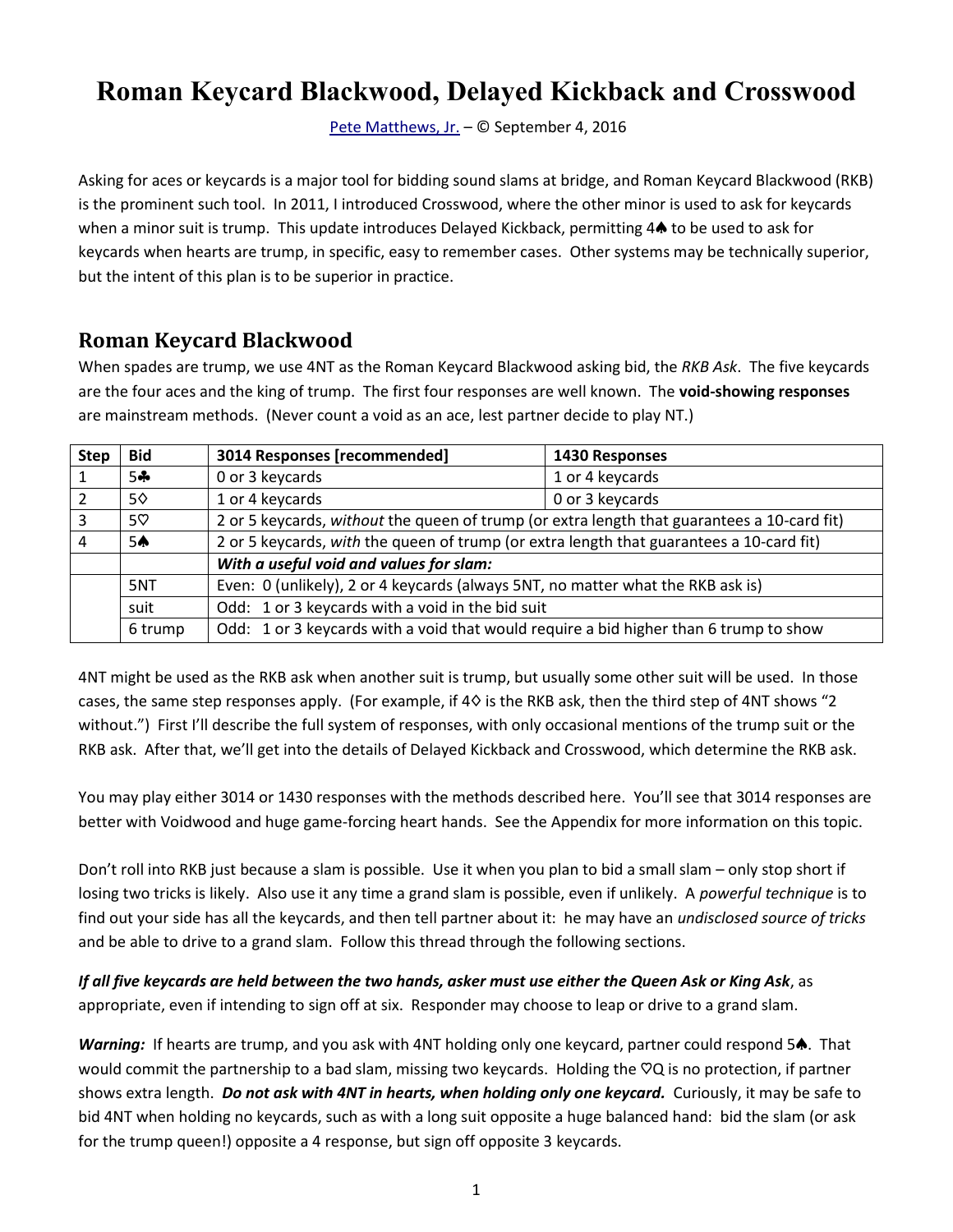## **The Queen Ask**

When the response to the RKB Ask does not indicate whether the queen of trump is held, asker may choose the cheapest available non-trump suit bid below 6NT, to ask for it. The responses are:

| Cheaper NT or trump | Neither queen nor extra trump length.                                                       |
|---------------------|---------------------------------------------------------------------------------------------|
| Suit below 6NT      | Cheapest king, with the queen or extra trump length. Seldom show a king above 6 trump.      |
| Higher NT or trump  | Queen or extra trump length, but no side king.                                              |
| Jump to 6 trump     | Queen or extra trump length, plus a source of tricks (or three side kings and extra         |
|                     | values): if all keycards are held, asker must bid a grand slam. (This great invention by my |
|                     | friend Richard Lee allows blasting into RKB without the trump queen as soon as you          |
|                     | intend to bid a small slam, yet bid an obvious grand when available.) Others may bid        |
|                     | differently (see the Appendix), so be sure to discuss this with your partner.               |

Exception: When clubs are trump and the response to Crosswood (see below) is 4 $\spadesuit$ , 4NT is the Queen Ask, since no suit bid is available below  $5\clubsuit$ . Sorry, you cannot play 4NT in this case.

When hearts are trump, and 4NT is the RKB ask, and the RKB response was 50:

- $\bullet$  5 $\heartsuit$  is a signoff.
- The Queen Ask is 54, which commits the partnership to at least 5NT (the "no" response).
- In this one case, there is no jump to 6trump available.

As we have seen, this SNAFU is only part of the reason for playing Delayed Kickback, as you'll see below.

When the response to the RKB Ask shows a void, asker may still inquire for the trump queen, if interested in a grand slam, by making the next available non-trump suit bid (or 5NT over  $5\spadesuit$  with clubs trump) :

|                     | Cheaper NT or trump   Neither the trump queen nor extra trump length.                 |
|---------------------|---------------------------------------------------------------------------------------|
| Higher NT or trump; | Have either the queen or extra trump length. Always bid 7♣, not 7trump, in case asker |
| or 7♣               | $\frac{1}{2}$ intends to play in a solid suit different from the asking trump suit.   |

### **The King Ask**

Kantar calls this the Specific King Ask: asker's bid of five of the RKB ask strain (e.g. 5NT with spades trump) promises that all keycards and the trump queen (or extra length) are held:

| Cheaper NT or trump | No side king to show.                                                                        |
|---------------------|----------------------------------------------------------------------------------------------|
| Suit                | Cheapest king: showing a king above 6 trump is optional.                                     |
| 74                  | Promises an undisclosed source of tricks, or all three side kings and undisclosed<br>values. |

At any time, of course, responder may bid 7NT, if confident this is the correct contract.

### **General Grand Slam Try**

After a void-showing response, there is no King Ask. However, the cheapest non-trump suit bid between the Queen Ask and 6NT is used to indicate possession of all four operative keycards, in case responder has a source of tricks and can bid a grand slam. Responder usually signs off in 6trump (or 6NT).

### **The Second King Ask**

If asker bids a new suit, after a king-showing response to either the Queen Ask or King Ask, he is asking for the king of that suit. If either of two is enough, ask for the cheaper.

| Cheaper NT or trump   No king to show. |                                                        |
|----------------------------------------|--------------------------------------------------------|
| Bid below trump                        | No king of the ask suit, but the king of the bid suit. |
| 7÷                                     | King of the ask suit.                                  |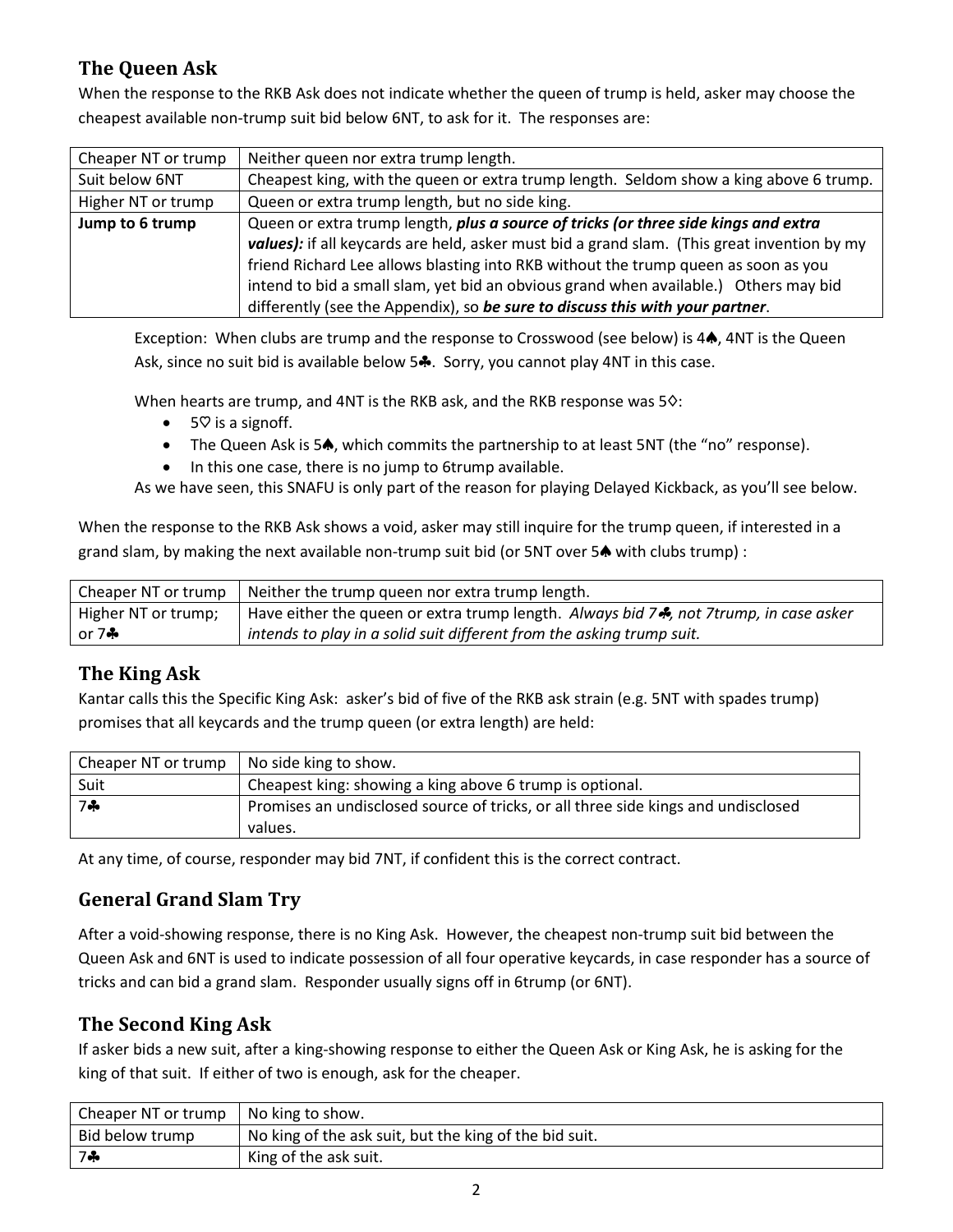### **Unexpected Bids**

#### **Offer to Play, or Pick a Slam**

By default, an undefined bid by asker is an offer to play. If that meaning makes no sense, then it asks partner to pick a slam. Here's a deal from the 2015 Charlotte Regional:

| Opener: ♦ A4 ♡ QT965 ◇ 3 ♣ KQJ64 | Responder: $\clubsuit$ ?? $\heartsuit$ KJ3 $\Diamond$ AT85 $\clubsuit$ AT72 |
|----------------------------------|-----------------------------------------------------------------------------|
| 1V                               | 2% [game force, unless rebid]                                               |
| 34 [extra values, game force]    | 30 [hearts are trump]                                                       |
| $3\spadesuit$ [cue bid]          | $4\diamond$ [1 or 2 round $\diamond$ control, only 1 of 3 top clubs]        |
| 4NT [RKB Ask in hearts]          | 5 $\clubsuit$ [0 or 3 keycards]                                             |
| $6\clubsuit$ [offer to play]     | Pass                                                                        |

When pushing to a thin slam, it's best to play in the strongest contract, even at matchpoints. As opener, I could see that playing in clubs would likely produce an extra trick.  $6\heartsuit$  makes only if we get a second spade or diamond trick (e.g. responder holds the  $\clubsuit K$ ). In contrast, 6 $\clubsuit$  will make, unless the opponents establish a spade winner on the opening lead, clubs split 4-0, or the opponents negotiate a heart ruff.

Compared to the Specific Suit Ask (below), this method is simpler and improves small slam bidding (more frequent), at the cost of grand slam bidding (less frequent). At matchpoints or IMPs, a small slam should be bid when better than 50%. A grand slam requires odds up to 75%, since you risk a small slam that might be missed.

#### **The Specific Suit Ask [optional, not recommended]**

Any bid by asker that has no sensible meaning may be defined as a grand slam try, asking for third round control of the bid suit. Once you ask for kings or the trump queen, there are only a few of these. However, immediately after the response to your RKB ask, there are a bunch of potential Specific Suit Asks. In addition, a Second King Ask in a suit where responder has already shown or denied a king becomes a Specific Suit Ask. Our responses are consistent with the rest of this system:

| Cheaper NT or trump            | No third round control.           |
|--------------------------------|-----------------------------------|
| Higher NT or trump             | Queen of bid suit.                |
| Non-trump suit or $7\clubsuit$ | Doubleton or shorter in bid suit. |

*If responder has shown the suit:* respond in steps, skipping the "no" response (above): **1=Q , 2=K, raise=KQ**.

Here is an example that I concocted with a Specific Suit Ask after a queen ask:

| Opener: ♦ AJTxx ♡ x ◇ KQx ♣ AKxx                  | Responder: $\triangle$ KQxx $\heartsuit$ ATx(?) $\diamond$ Ax(?) $\triangleq$ xx(?) |  |
|---------------------------------------------------|-------------------------------------------------------------------------------------|--|
| 14                                                | 2NT [Jacoby: 4-card forcing raise, usually balanced]                                |  |
| 3º [singleton or void]                            | 34 [nothing to say yet] or $4\diamond$ [courtesy cue]                               |  |
| 3NT [serious 3NT: serious slam interest]          | 40 [first or second round $\Diamond$ control, no $\clubsuit$ control]               |  |
| 4NT [RKB Ask in spades]                           | 5♦ [0 or 3 keycards]                                                                |  |
| 5º [Queen Ask]                                    | 5NT [yes, but no king]                                                              |  |
| 6* [Specific Suit Ask in clubs (king was denied)] | 2                                                                                   |  |

Responder then bids 64 with no third round control, 6NT with the  $\clubsuit Q$ , or 6 $\diamond$  with club shortness. 74 will be great opposite the  $\clubsuit Q$ , and if asker held the  $\clubsuit J$ , he could stick it in 7NT. A doubleton club will usually produce 13 tricks in spades as well.

Here is a modification of the Charlotte deal from above: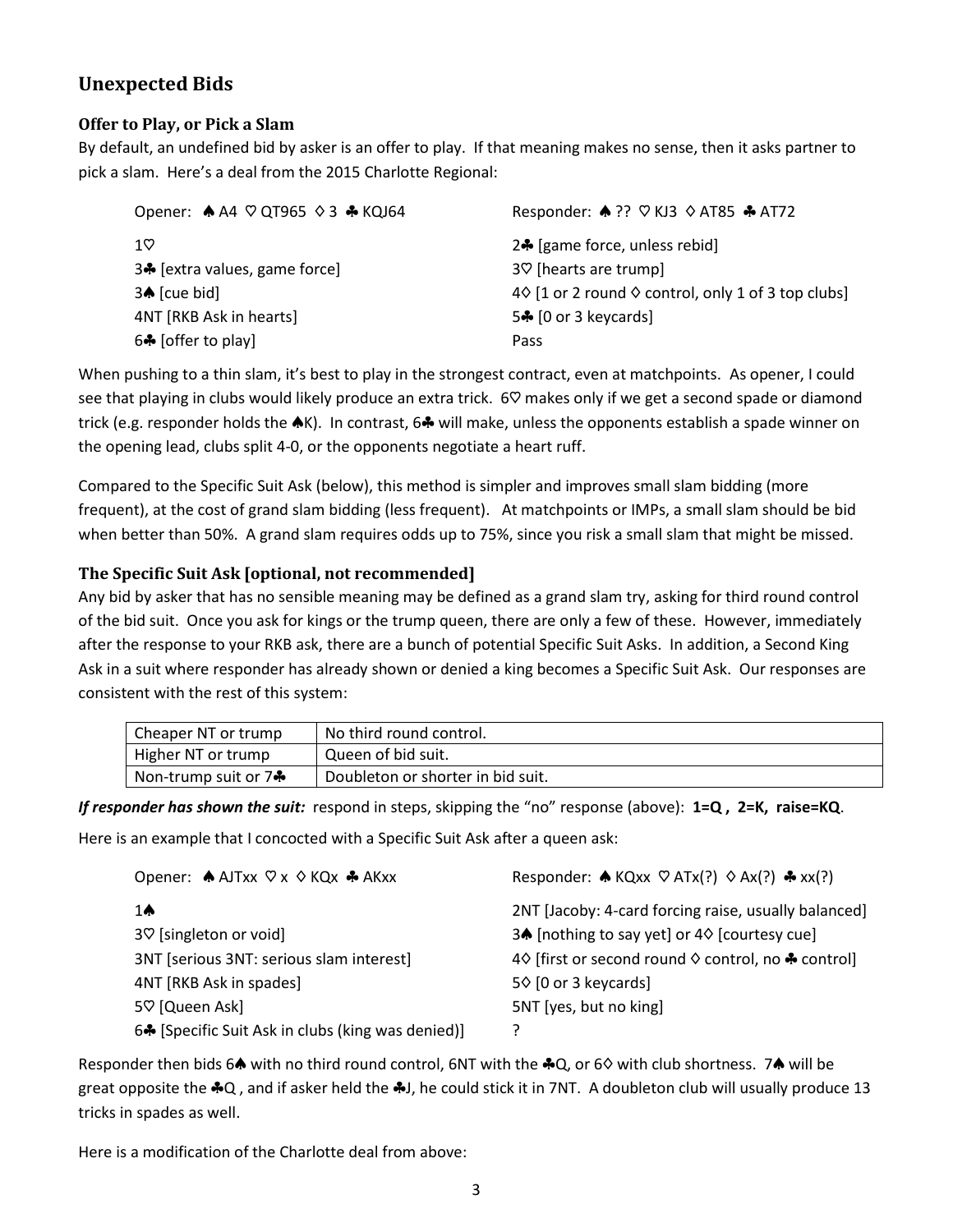| Opener: $\spadesuit$ AK $\heartsuit$ AQT65 $\lozenge$ 3 $\clubsuit$ KJ764 | Responder: $\spadesuit$ 73 $\heartsuit$ KJ3 $\lozenge$ AT85 $\clubsuit$ A??2 |
|---------------------------------------------------------------------------|------------------------------------------------------------------------------|
| 17                                                                        | 2% [game force, unless rebid]                                                |
| 34 [extra values, game force]                                             | 30 [hearts are trump]                                                        |
| 3 $\spadesuit$ [cue bid]                                                  | 4 $\Diamond$ [1 or 2 round $\Diamond$ control, at most 1 of $\clubsuit$ AKQ] |
| 4NT [RKB Ask in hearts]                                                   | 5 $\clubsuit$ [0 or 3 keycards]                                              |
| 6 [Specific Suit Ask in clubs]                                            | $6\degree$ [no]                                                              |

There are two problems with this auction: [1] grand slams are rare, so this is not very likely, and [2] partner already denied holding two of the top three club honors (failing to cue bid his own suit), with the  $4\diamond$  cue bid (part of the Serious 3NT convention). While a positive response to the Specific Suit Ask would have produced a laydown grand slam, this was not actually possible. If you push the cards around some more, you can probably come up with a true example for a useful Specific Suit Ask.

In his book, Eddie Kantar offers more options and details on the Specific Suit Ask (which he calls the Third Round Control Ask). He also has methods for asking in two suits (which could apply to the example above).

#### **DOPI, ROPI, and DEPO**

What if those pesky opponents interfere over your asking bid? If they bid below 5trump, play "Roman DOPI", which stands for *double zero, pass one*:

| <b>Step</b>    | <b>Bid</b>  | <b>Roman DOPI &amp; ROPI</b>                                        | Gerber      |
|----------------|-------------|---------------------------------------------------------------------|-------------|
|                | [Re-]Double | 0 or 3 keycards                                                     | 0 or 4 aces |
|                | Pass        | 1 or 4 keycards                                                     | 1 ace       |
|                |             | 2 or 5 keycards, without                                            | 2 aces      |
| $\overline{2}$ |             | 2 or 5 keycards, with                                               | 3 aces      |
|                |             | With a useful void                                                  |             |
|                | 5NT         | Even: 0 (unlikely), 2 or 4 keycards (but steps above have priority) |             |
|                | suit        | Odd: 1 or 3 keycards with a void in the bid suit                    |             |
|                | 6 trump     | Odd: 1 or 3 keycards with a void that would require a bid higher    |             |
|                |             | than 6 trump to show                                                |             |

Double takes the place of the response that includes 0 keycards or aces. Pass takes the place of the response that includes 1 keycard or aces. The cheapest bid shows the third step, etc. If they interfere with a double, then "Roman ROPI" applies: *redouble zero, pass one,* and the cheapest bid shows the third step, etc.

Finally, if they bid at 5trump or higher, play DEPO: *double even, pass odd*, by count of keycards or aces, ignoring steps and the trump queen. Only these two non-Roman responses are used. This allows you to stop below slam when you can figure out the somewhat ambiguous response.

If they interfere over a Gerber Ask, play the same way, treating NT as the trump strain: DEPO applies at NT of the Gerber level, or higher.

The Queen Ask (top priority), King Ask, and Second King Ask are still operative on RKB auctions, space permitting. *In competition, only respond to show a void in a suit that the opponents have shown.* The void-showing responses begin just higher than responses described above. For example, if spades are trump and an opponent bids 5 $\lozenge$  over 4NT, then the four normal steps are, in order, Double, Pass, 5 $\heartsuit$  and 5 $\spadesuit$ ; 5NT and higher bids are void-showing. However, if they interfere with  $5\heartsuit$ , then 5NT shows "2 with the trump queen", not a void.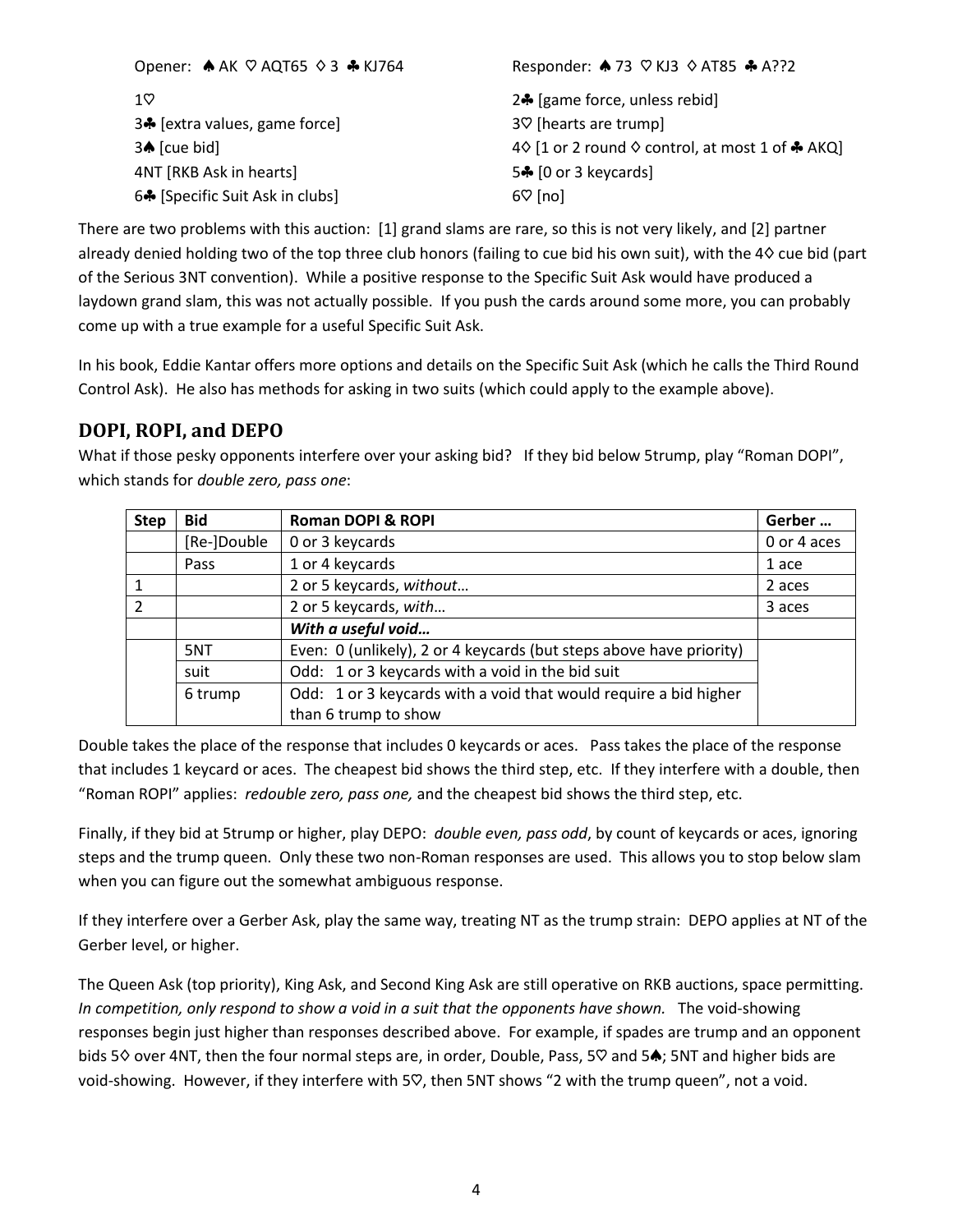## **When Hearts Are Trump: Delayed Kickback [optional, recommended]**

As we have seen, when hearts are trump, using 4NT as the RKB ask can blow up when asker has fewer than two keycards. Also, there is no Queen Ask when the response is 50. To solve these problems, when possible, we'll try to use 4 $\spadesuit$  as the RKB ask. This invention by Jeff Rubens is called *Kickback*; Delayed Kickback<sup>1</sup> is our version.

When **Delaved Kickback** applies, hearts are trump, and 4NT takes on the meaning of the displaced 4<sup>th</sup> bid (often a cue bid in spades). These are the specific cases when Delayed Kickback applies:

- 1. **Two delays:** if hearts have become trump and the partnership made at least two bids below 4<sup>t</sup>, after the fit has been confirmed, even if one partner has shown a spade suit. An extreme example:
	- 1 $\triangle$  2 $\heartsuit$ ; 3 $\heartsuit$  [trump] 3 $\triangle$  [cue bid]; any 4 $\triangle$  [RKB  $\heartsuit$ , even after 3 $\triangle$ ]
- 2. **One delay:** if hearts have become trump and the partnership made one bid below 4<sup>t</sup>, after the fit has been confirmed, so long as neither partner has shown a spade suit. Example:

24 - 2 $\diamond$ ; 3 $\hearts$  [sets trump & demands cue bidding]-4 $\heartsuit$ ; 4 $\spadesuit$  [RKB]

3. *No delay:* after a jump to the 4-level makes hearts trump. Examples:

 $\overline{a}$ 

Preemptive raise:  $1\heartsuit$  -  $4\heartsuit$ ;  $4\spadesuit$  [RKB] Bid to make:  $(2\spadesuit) - 4\nabla - (Pass) - 4\spadesuit$  [RKB] Texas transfer:  $1NT/2NT - 4\diamond$ ;  $4\diamondsuit - 4\spadesuit$  [RKB] -OR- 2NT -  $4\diamond$ ;  $4\spadesuit$  [RKB] Our preempt:  $4\heartsuit - 4\spadesuit$  [RKB] -OR-  $4\clubsuit$  [NAMYATS, good hand with hearts] -  $4\spadesuit$  [RKB]

A 2NT response to our 2 $\heartsuit$  opening bid sets hearts as trump. After that, it is no longer possible to play in 4 $\spadesuit$ , so bid a suit, if you need to keep that possibility open. (If they overcall our  $2\heartsuit$ , set hearts trump with a cue bid.)

In all other cases, 4NT is the RKB ask for hearts; and 4<sup>4</sup> has some other meaning, be that an offer to play, picture bid, cue bid, splinter, or Voidwood.

When Kickback applies, using 4NT as a spade bid may not be easy to remember. A practical approach would be to *use 4NT as a second RKB ask*: "training wheels" until you are fully comfortable with Delayed Kickback.

<sup>&</sup>lt;sup>1</sup> You could agree that, if hearts become trump, spades can never become trump, and 4 $\spadesuit$  is always the RKB ask, by either partner. Unfortunately, this causes problems. For example, a *picture bid* of 4<sup>t</sup> is the best way to bid this hand:

| Opener: $\triangle Q$ XXXXX $\heartsuit$ AJx $\Diamond$ Ax $\triangle$ Ax | Responder: $\spadesuit$ AKxx $\heartsuit$ KQxxx $\diamondsuit$ xx $\clubsuit$ xx |  |
|---------------------------------------------------------------------------|----------------------------------------------------------------------------------|--|
| 14                                                                        | 20                                                                               |  |
| 30 [forcing]                                                              | 4 <sup>t</sup> [great hearts and spades, no minor controls]                      |  |
| 7NT [6 spades + 5 hearts + 2 aces = 13]                                   |                                                                                  |  |

[You may not get to any slam, if you play the abomination called *fast arrival,* where a jump to game is required for any minimum hand, in a game-forcing auction.]

You could instead play that, if hearts are trump, and neither partner has shown a spade suit, then 44 is the RKB ask. This turns out to be both unwieldy and too restrictive, at the same time. As we have seen, 44 might have some other useful meaning. While 4NT could be assigned the displaced meaning, good luck remembering that!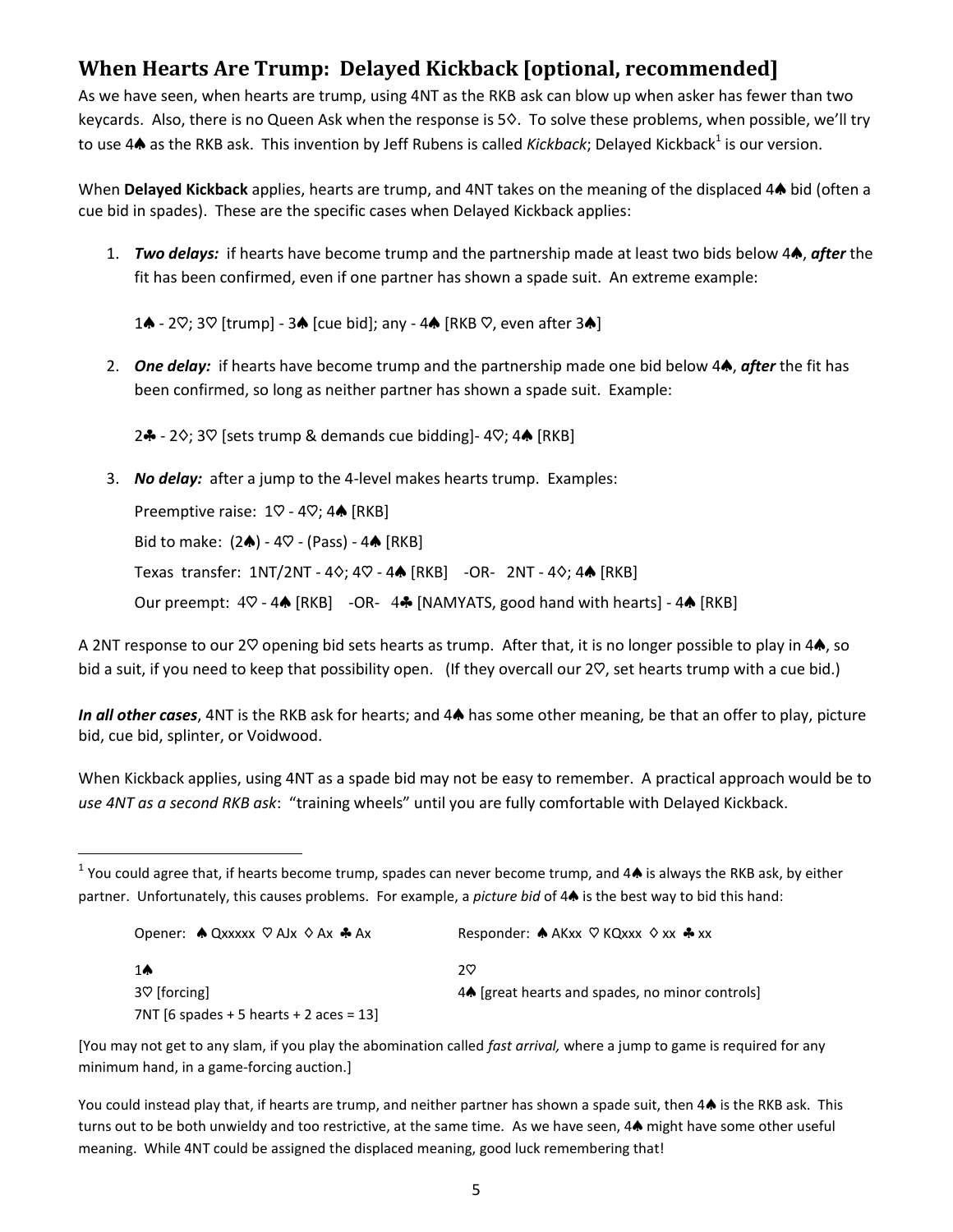## **When a Minor Suit is Trump: Crosswood**

4NT is excellent as the RKB Ask when spades are trump, and 44 or 4NT usually works out when hearts are trump. However, when a minor suit is trump, several responses to a 4NT RKB Ask go past five of the minor and thus could get the partnership too high. In our plan, 40 will usually be the RKB Ask when clubs are trump, and 44 will *usually be the RKB Ask when diamonds are trump.* I call this plan **Crosswood**.

Crosswood reduces the disaster potential of alternative methods, by **dedicating** four of the other minor as the RKB Ask. This bid is seldom needed to be natural, although you might miss having it as a cue bid. This does not prevent you from playing in a major suit – a bid of four of partner's major would be an offer to play there in a likely 7-card fit. Plenty of space is available for the full range of keycard responses.

**Exception [optional, recommended]:** When diamonds are trump, the 4<sup>2</sup> RKB Ask may be a little too low: when diamonds become trump because of a 4 $\Diamond$  bid, 4 of the cheaper major not shown by either partner, or 4NT if *neither, becomes the RKB ask.* This exception also applies when either minor is trump, and bidding by the opponents prevents us from asking with the Crosswood minor. (Crosswood has worked very well for five years without this exception.)

- The same step responses and follow-up asks are used as over 4NT. The King Ask is five of the RKB ask suit.
- When a minor suit is trump, asker's simple bid of NT is to play, unless it is the only possible Queen Ask (4NT over a  $4\spadesuit$  response, with clubs trump).
- Asker's *jump* to 5NT is "pick a slam."
- Unless you are playing the Specific Suit Ask, asker's bid in any strain, at any time, is natural and non-forcing, unless assigned some meaning above. If that does not make sense, then it asks to pick a slam.

For different methods, see "Alternative Minor Suit Methods" in the Appendix.

### **Exclusion Keycard Blackwood (Voidwood)**

*Exclusion Keycard Blackwood*, also called *Voidwood*, is a *jump* into a suit above either game or the RKB asking bid. It promises a void in the bid suit. The responses are Roman Keycard Blackwood, in steps, excluding the ace in the void suit. For purposes of Voidwood only, if no trump suit has been agreed, and the last bid was a suit, that suit is trump. You may need to strike fast, or lose the opportunity to make a Voidwood Ask. Kantar gives the example: 14 - 2 $\heartsuit$ ; 5 $\diamond$ . If you raise hearts, partner may bid 4 $\heartsuit$ , and now 5 $\diamond$  is a cue bid. Above game example: 1NT – 2 $\diamond$ ;  $2\heartsuit - 4\spadesuit$  [Voidwood, though below 4NT]. Above RKB ask example:  $1\spadesuit$  - 2 $\diamondsuit$ ; 4 $\heartsuit$  [Voidwood, though below game].

*Voidwood for the other minor [optional, recommended]:* If you play *inverted* or *criss-cross minor raises* the immediate jump to four of the agreed suit asks for keycards with a void in the other minor, for example:

- 1 $\clubsuit$  2 $\clubsuit$  [limit raise or better]; 4 $\clubsuit$  [Voidwood, diamond void]
- 1 $\lozenge$  3 $\clubsuit$  [criss-cross raise]; 4 $\lozenge$  [Voidwood, club void]

Remember that four of the other minor is the RKB Ask, not Voidwood, so this meaning is useful. There are plenty of forcing natural bids available, so the jump in the minor is not needed to be natural.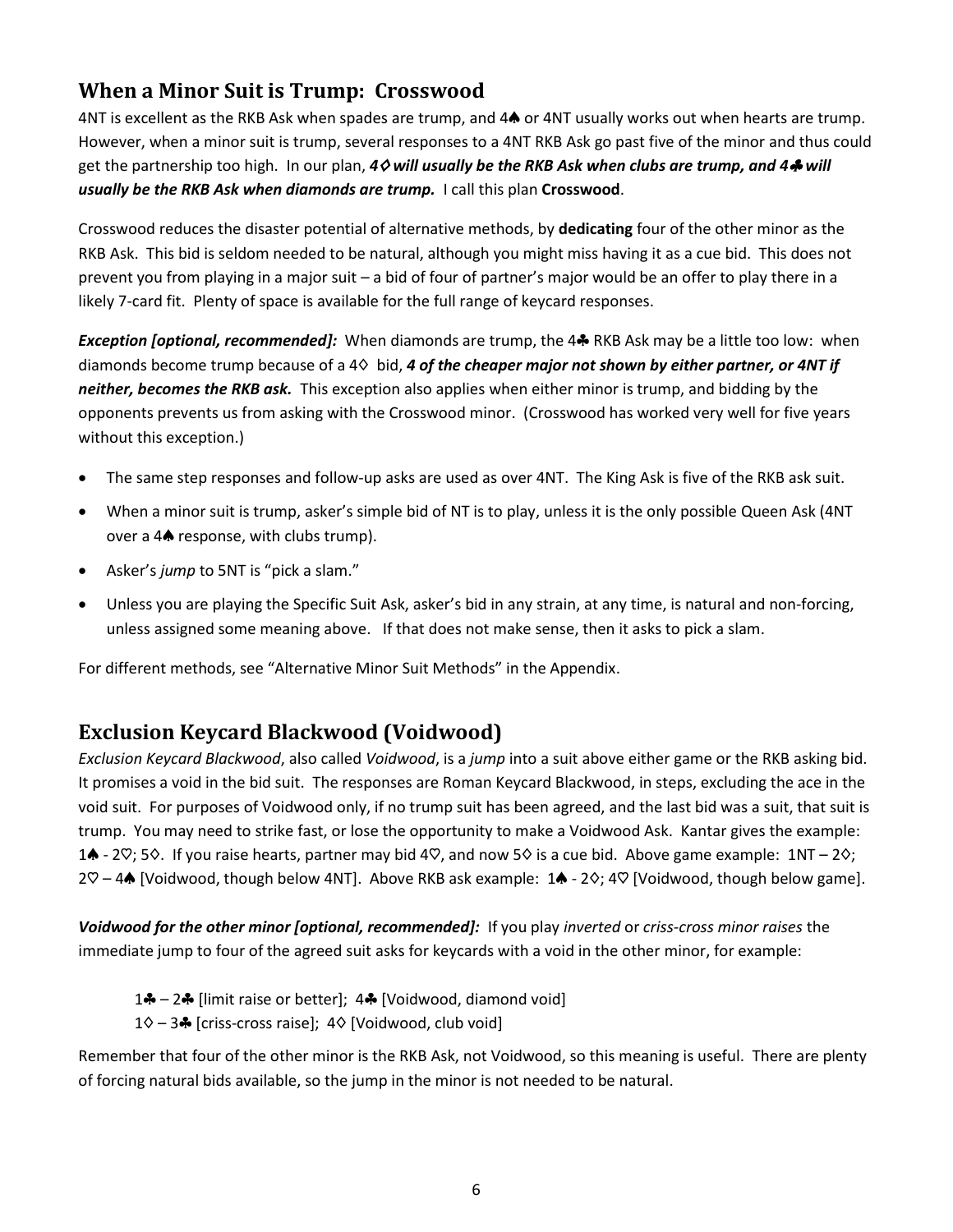## **Directly Over Our Own Three Level Preempt**

When partner preempts with three of a suit,  $4\diamond$  asks for keycards over clubs, and  $4\clubsuit$  asks over all other suits. The responses are 0, 1, 1+, 2, 2+. In detail, here are the responses to the  $4\clubsuit$  ask:

| <b>Step</b> | Bid/4 $\clubsuit$ | <b>Meaning</b>                  |
|-------------|-------------------|---------------------------------|
|             | 40                | 0 keycards                      |
|             | 40                | 1 keycard, without the trump Q  |
| 3           | 4 <sub>•</sub>    | 1 keycard, with the trump Q     |
| 4           | 4NT               | 2 keycards, without the trump Q |
|             | 5÷                | 2 keycards, with the trump Q    |

Responses to 4 $\Diamond$  range from 4 $\Diamond$  to 5 $\Diamond$ . A shapely hand with three keycards should be opened at the one level.

### **4NT Opening**

A 4NT opening asks responder to bid an ace, if he has one. With no aces, respond  $5\clubsuit$ ; with two aces, bid 5NT. Opener will then place the contract. If they bid over 4NT, modified DOPI applies: respond normally at the 5-level, if possible; double with no aces; also double with the ace of the enemy suit, if higher than clubs; and pass with one ace that cannot be shown. (The enemy suit will usually be opener's void, so only show that ace in clubs.)

### **4NT Quantitative**

 $\overline{a}$ 

A quantitative 4NT bid is a natural, non-forcing slam try. If partner accepts the slam try, he bids potential trump suits, up the line.<sup>2</sup> Such a bid is often a four-card minor, but it could be any suit with playable, undisclosed length. For example:

 $1NT - 4NT$  [quantitative, no major suit];  $5\heartsuit$  [5-card suit, because responder denied four]

1NT – 4NT [quantitative, no major suit];  $5\clubsuit$  [4+-card suit] - 5 $\diamond$  [4+-card suit]; 6 $\clubsuit$  [fifth club]

When pushing to a thin slam, it's best to play in the strongest contract, even at matchpoints.

## **Sign Off – Overruled [optional, not recommended]**

When asker determines that the partnership is likely to lose two tricks, he signs off, usually by bidding 5 of the trump suit. When the cheapest NT bid has no defined meaning, that bid is to play. In rare cases, asker may pass a NT response.

When holding 0, 1 or 2 keycards, or having denied the trump queen, responder always passes the signoff. If your partnership is concerned that asker may have doubts about what a "0 or 3" or "1 or 4" response means, you may decide that responder should always overrule a signoff when holding 3 or 4 keycards.<sup>3</sup> When overruling the signoff, respond as to a Queen Ask.

*Rule:* If responder may overrule a signoff, asker must hold at least one keycard, lest a "3-overrule" get you to a bad or hopeless slam.

You could agree to play this rule and the "3-overrule" only when asker has shown an opening hand.

<sup>&</sup>lt;sup>2</sup> One intuitively attractive method is to treat a quantitative 4NT as "optional Blackwood", responding with the number of aces, 0 or 4, 1, 2, 3. Experience has shown this to be an inferior method.

 $3$  Kantar says, "It is assumed that a player of your caliber will know from the bidding which number partner has. If your partner has trouble differentiating, gin rummy is a viable option."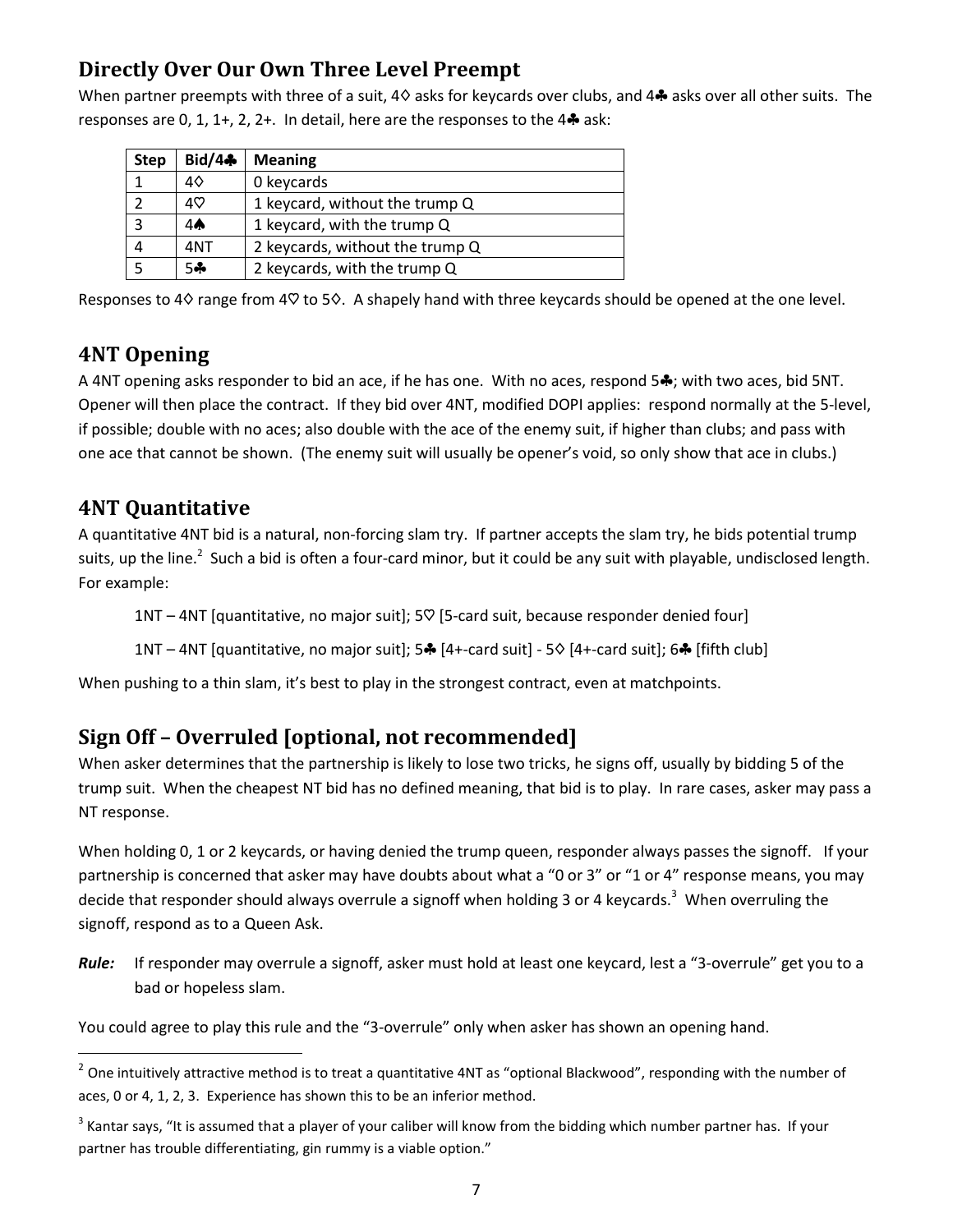## **Gerber, Super-Gerber & Roman Keycard Gerber [optional]**

When *no trump suit* has been set for asking purposes, 4NT is natural, and there is *no RKB Ask!* Gerber can provide a fall-back position:

- When the last bid was a natural 1NT opening or natural 2NT opening, response or rebid,  $4\clubsuit$  is Gerber for aces. Many extend this to cover all 44 bids following a 1NT or 2NT opening. A follow-up 54 is Gerber for number of kings, using the same step responses, usually with all the aces.  $6\clubsuit$  is then Gerber for queens.
- Otherwise, a jump to 5 $\clubsuit$  is Super-Gerber for aces.  $6\clubsuit$  is then Super-Gerber for kings, with all the aces.

| <b>Step</b> | <b>Bid</b>    | <b>Meaning</b> |
|-------------|---------------|----------------|
|             | $4/5\diamond$ | 0 or 4 aces    |
|             | 4/5           | 1 ace          |
|             | 4/5           | 2 aces         |
| 4           | 4/5NT         | 3 aces         |

Any bid by the Gerber asker other than the noted club bids is natural and non-forcing. RKB asks do not apply.

Some folks use 4<sup>2</sup> as the RKB ask, immediately over a major suit response to Stayman or a Jacoby Transfer, sometimes called "Roman Keycard Gerber" (RKG). This is OK, but it gives up a useful self-splinter bid; and when employed after a 2NT opening, it can interfere with a natural 4<sup>t</sup> bid. Instead:

- After Stayman, 3 of the other major is an artificial forcing bid showing slam interest with opener's major as trump. (RKG players may use the other major to set trump while promising unspecified shortness.)
- Use a Texas transfer (not Jacoby) with six or more trumps, before asking for keycards. 44 [Kickback] or 4NT will be the RKB ask. Example:

1NT – 2 $\clubsuit$ ; 2 $\spadesuit$  – 3 $\heartsuit$  [spades are trump]; any – 4NT [RKB]

Since starting to play Crosswood in 2011, I have not used Gerber. You won't miss much if you do not play any form of the convention, but Gerber does have advantages. In appropriate circumstances, when partner opens 1NT, 2NT or the equivalent, Gerber can reveal less to the opponents than setting up for and using Crosswood.

Crosswood and Super-Gerber are not completely compatible when one player has (or might have) both minors. Here is an example from Marty Bergen's column in the July, 2016, *Bridge Bulletin*:

| Partner        | Opponent | You | Opponent |
|----------------|----------|-----|----------|
| 1 $\spadesuit$ | 20.      | 30  | Pass     |
| 3NT            | Pass     |     |          |

If you play that 3NT raises diamonds, your  $4\clubsuit$  bid here would be Crosswood. This is is quite playable. If you have a 5-5 minors hand, you would jump to 54 (or make a responsive double in the first place). There is no room (or need) for Super-Gerber in this situation. The problem with this: it improves slam bidding at the cost of bidding games, violating the "game over slam" principle.

The recommended alternative is to play  $4\clubsuit$  as natural. Without Crosswood available,  $5\clubsuit$  is Super-Gerber, as many experts (but few at a lower level) would play in this situation. Rule [\(5\)](#page-8-0) in "Setting Trump" below applies, since 3NT after an opponent has bid a suit may not be balanced:  $4\clubsuit$  is natural and  $5\clubsuit$  is Super-Gerber.

If you don't play Super-Gerber, then you might as well play 3NT always raises the minor.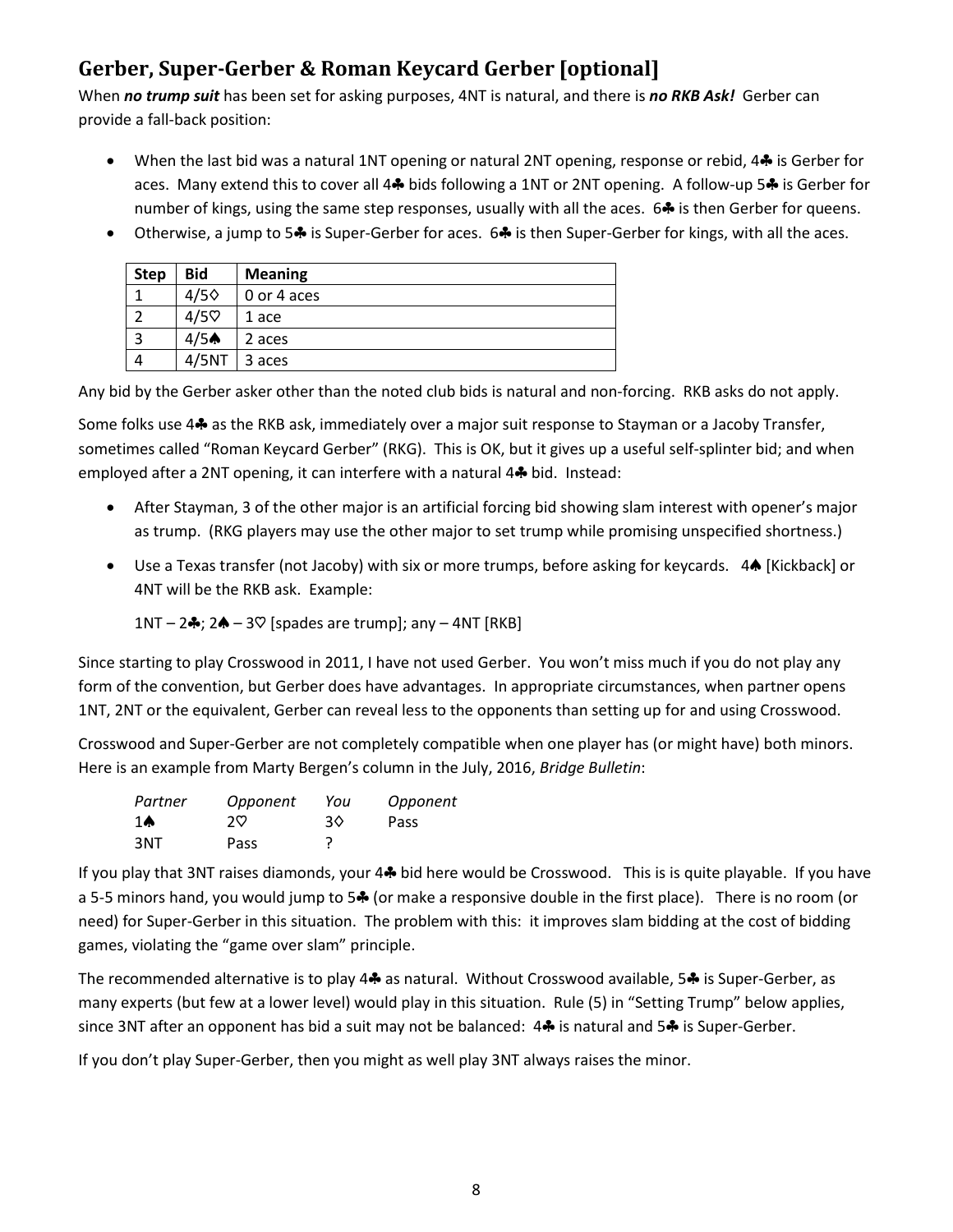## **Setting Trump for RKB, Delayed Kickback and Crosswood**

Now we have the full system laid out, except the key part. What suit is trump?

- 1. If the bidder had an opportunity to set trump, and failed to do so, a bid of 4NT is natural, and often quantitative. However, under pressure from the opponents, 4NT asks for keycards in the last bid suit.
- 2. When a minor suit is bid and raised, including a preference, that minor is trump, and the other minor cannot be trump for asking purposes. 4NT would usually be a natural slam invitation.
- 3. If a major suit is bid and raised, that major is trump for asking purposes, and a minor suit cannot be trump for asking purposes, even if previously raised. Similarly, the other major cannot become trump. This does not prevent you from actually playing in the other major, a minor suit or no trump.
- 4. A suit is presumed to have been raised, if a probable eight card fit exists in the suit. Example:

1 $\clubsuit$  - 1 $\spadesuit$ ; 1NT - 2 $\lozenge$  [NMF]; 2NT - 3 $\spadesuit$ ; 3NT - 4NT [RKB ask  $\spadesuit$ : responder has six cards, opener has two]

<span id="page-8-0"></span>5. A natural NT bid raises or pre-raises partner's lone minor suit. However, when an opponent has named a suit and our side has already bid, a NT bid does not raise partner's minor [optional]. (This NT bid primarily shows a stopper, not a balanced hand). Partner's bid of the other minor below the 4-level turns off any NT raise.

1. - 3NT; 4 $\diamond$  [Crosswood: responder has raised clubs with the 3NT response]

1 $\spadesuit$  - 2 $\heartsuit$ ; 2NT - 3 $\diamond$ ; 4 $\clubsuit$  [Crosswood: opener has pre-raised diamonds]

1 $\lozenge$  - 1NT; 3 $\clubsuit$  [the second minor cancels diamonds – a raise (3 $\lozenge$  or 4 $\clubsuit$ ) is required to set trump]

6. Responder's suit becomes trump if raised, or if he bids it twice. A weak two bid becomes trump if responder bids 2NT or raises. Examples:

24 - 4NT [natural, invitational]

- 2 $\spadesuit$  2NT; 3any 4NT [RKB $\spadesuit$ ] -OR- 2 $\lozenge$  2NT; 3any 4 $\clubsuit$  [Crosswood]
- 7. A suit bid naturally by responder over partner's preempt becomes trump, superseding the preempt.
- 8. If they overcall our major suit opening at the 3- or 4-level, 4NT asks for keycards on responder's next turn to call. Example:

1 $\heartsuit$  - (3 $\spadesuit$ ) - 4NT [RKB  $\heartsuit$ . 4 $\spadesuit$  would be a cue bid, not Kickback; 5 $\clubsuit$  and 5 $\lozenge$ , being jumps, would be Voidwood]

- 9. For purposes of Voidwood only, the last suit shown is trump, on the first or second bid by either partner.
- 10. After a one-level response, opener's jump rebid sets trump, unless responder immediately rebids his suit, which then becomes trump. (If this is also a misfit, NT is the likely destination.)

#### **Summary**

- 1. Basics: When a spade fit is agreed or implied, 4NT is the RKB Ask. With no fit, 4NT is natural, with [optional] Gerber (jump to 4\* over NT) and [optional] Super-Gerber (jump to 5\*, not over NT) for aces. Roman DOPI & ROPI, with plain DEPO if they bid 5trumps or higher. 4NT opening asks for specific aces.
- 2. Delayed Kickback (4 $\spadesuit$  is the RKB ask with hearts trump) [optional, recommended] applies: if the partnership made at least one bid (two bids if either partner showed spades) below 4<sup>,</sup> after the fit has been confirmed; or when hearts becomes trump as a result of a jump or raise to the 4-level. Other than when we open  $3\heartsuit$  (see below), in all other cases, 4NT is the RKB ask for hearts.
- 3. Crosswood: the RKB Ask, when a minor fit is agreed or implied, is four of the other minor. Exception: If competition prevents asking with the other minor, or if diamonds are set as trump by a  $4\diamond$  bid; then the cheaper major that has not been shown by either partner, or 4NT if neither, becomes the RKB ask.

Asker's subsequent jump to 5NT is "pick a slam." Asker's simple NT bid is natural and to play, except when it is the only possible Queen Ask (see below).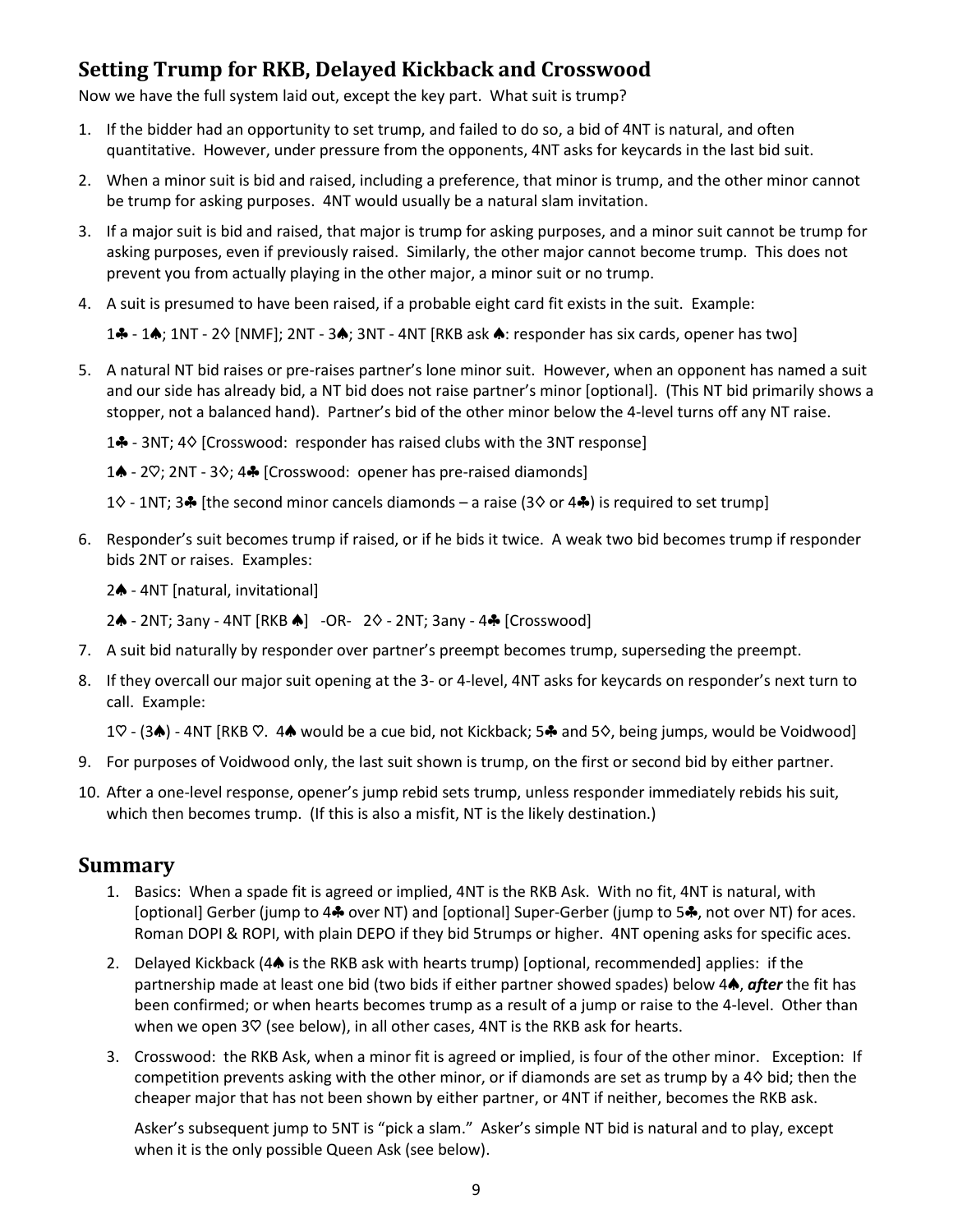4. Holding a useful void in response to the RKB Ask:

Even: with an even number of keycards (seldom 0), bid 5NT, no matter what the RKB ask was.

- Odd: with an odd number of keycards, bid the void suit above the "two with" bid, but below 6 trumps; bid 6trumps with a higher void. For example, if hearts are trump, bid  $6\heartsuit$  to show a spade void.
- 5. The Queen Ask is the next available non-trump suit bid, but is 4NT when the response was  $4\spadesuit$  with clubs trump. (Otherwise, 4NT is to play.) Select the first applicable response:
	- a. Lacking the trump queen (or extra length), always bid the cheaper of NT and the trump suit.
	- b. With a source of tricks (or three side kings and undisclosed extras), jump to 6trump, which demands a grand slam, if all keycards are held.
	- c. Bid the cheapest side king, if any.
	- d. Bid the higher of NT or trumps, holding no side king.
- 6. The King Ask is five of the RKB Ask strain, with cheapest king responses. Between the response and 6NT, any bid is the Second King Ask: holding that king, bid  $7\cdot\cdot$ ; otherwise, bid an intervening king, or sign off in the cheaper of NT and trump. Responder is not required to bid beyond 6trump to show a king.
- 7. Voidwood is a jump above the RKB ask into a void, with Roman responses, not counting the ace of the void suit. The Queen Ask is on, but no King Ask – asker's cheapest intervening bid is used as a General Slam Try, confirming all keycards are held. Voidwood applies to the last bid suit, if no suit has been raised.
- 8. Directly over our 3-level preempt,  $4\clubsuit$  [4 $\diamond$  over  $3\clubsuit$ ] asks for keycards, with responses: 0, 1, 1+, 2, 2+.
- 9. After a 2NT opening bid or equivalent (e.g. 2<sup>2</sup> 2 $\Diamond$ ; 2NT), responder's 3<sup>2</sup> bid is a relay to 3NT. Responder's 4 $\clubsuit$  or 4 $\diamond$  is then Crosswood, asking about the other minor. Responder's 4 $\heartsuit$  and 4 $\spadesuit$  promise both minors, with a singleton or void in the bid suit (opener's 4NT natural), and 4NT is non-forcing with both minors but no singleton.
- 10. **After a 1NT opening**, responder's 3 $\diamond$  bid is game forcing, with at least 5-5 minors. Opener often bids a double-stopper, or 3NT to play (responder may remove to a 3-card major). Opener's 4 of a minor is Crosswood for the other minor, and 5 of a minor is a signoff.

## **Options (check those you choose; recommended options** *in bold italics***)**

*3014 (03-14) responses* 1430 responses Gerber *Super-Gerber* RK Gerber

An undefined bid by asker is:

- *An offer to play; or if that makes no sense, "pick a slam."*
- $\Box$  Specific Suit Ask, a grand slam try. These responses also replace a Second King Ask for which the answer has already been implied. Select the first applicable response:
	- a. With no third round control, bid the cheaper of trumps and NT.
	- b. With the queen of the suit, raise the ask suit, if below 7 trump, or bid  $7\clubsuit$ .
	- c. With useful shortness in the suit, bid trumps higher than the negative response in (a).
	- If responder has bid the suit, respond in steps, skipping the "no" response: 1=Q, 2=K, raise=KQ.

Crosswood Exception:  $\square$  *under duress, 4* $\heartsuit$ *, 44 or 4NT is the RKB ask* $\square$  **only the other minor asks** 

A NT bid raises partner's lone minor:  $□$  *unless NT primarily shows a stopper (use Super-Gerber)*  $□$  always

#### *Delayed Kickback*. When 4♣ is the RKB ask: *D* **4NT also asks for keycards D** 4NT is a spade cue bid or other

When the RKB asker signs off:

#### *Responder must pass.*

- $\Box$  Responder must respond to a Queen Ask when he knows the partnership holds four keycards.
	- $\Box$  If asker has not promised opening values, he might not hold a keycard (use 3014 responses).
	- $\Box$  Asker must always hold a keycard.

Over an inverted or criss-cross minor raise, a jump to 4 of the agreed minor is Voidwood for the other minor.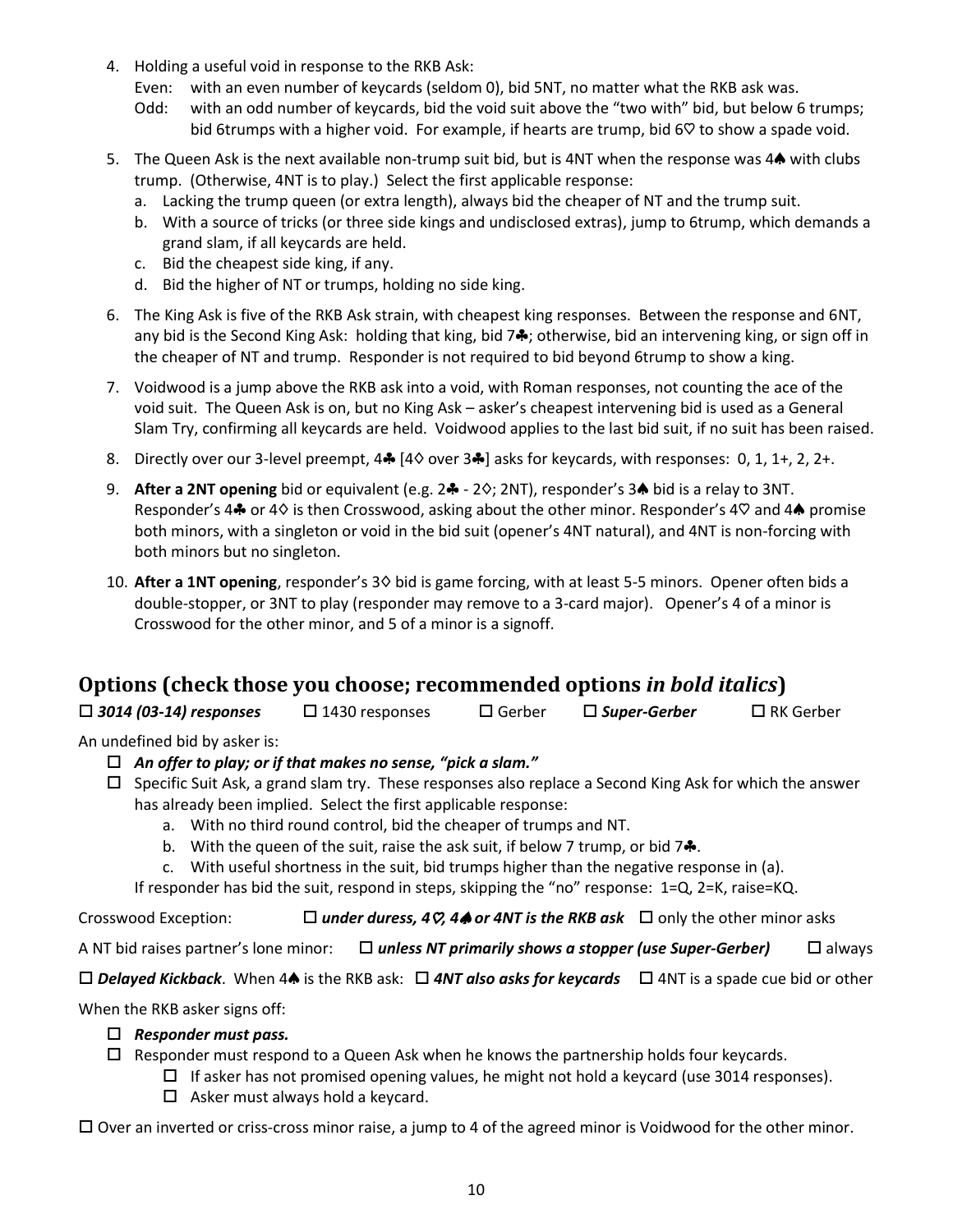## **Appendix**

## **Alternative RKB Methods**

3014 and 1430 responses: Originally, 5 $\clubsuit$  showed 0 or 3 keycards, and 5 $\diamond$  showed 1 or 4. These responses, now called 3014, retained similarity to the original Blackwood responses (0 or 4, 1, 2, 3). When hearts are trump, and the response is  $5\diamond$ , there is no queen Ask below 5 $\heartsuit$ . 1430 responses swap the meanings of the 5 $\clubsuit$  and 5 $\lozenge$  responses. The hope is to get a 5 $\lozenge$ response only when you intend to sign off: when the strong hand asks, you would usually sign off after a zero response of 5 $\lozenge$ , and would often continue after a one response of 5 $\clubsuit$ .

A heavy majority of experts appear to use 1430 responses, but it's important to understand that 1430 responses do not solve the problem, only push it around. That's part of why we recommend Delayed Kickback.

Eddie Kantar's simplified rules for using *both* variants:

*When the opener asks, it is a 1430 Ask—period. When the responder asks, it is also a 1430 Ask unless opener has shown extras by:* 

- $\bullet$  *Opening 1NT, 2NT or 24*
- *Has made ANY jump bid previous to the Ask*

*In each of these scenarios when responder asks it is a 3014 Ask.*

*5NT Methods:* In old standard, 5NT asked for the number of kings. Since the trump king is covered by the RKB ask, a count of kings has less utility. Knowing about specific kings, and having the Second King Ask available is more powerful.

*Queen Ask Methods:* When holding the trump queen, everybody bids a side king, if they have one. The original queenshowing response without a side king was 5NT. That's fine when the RKB ask is 4NT. We have adopted a space-saving recommendation: bid the cheaper of trumps and NT when not holding the trump queen, and bid the higher of those with the queen and no side king.

Then, let's consider what it means to jump to 6trump. Originally, this bid was undefined. Kantar says it shows the trump queen, but no side king or third round control: "this combination of events is unlikely to happen in your lifetime." (The other queen-only bid would promise a third round control or singleton.) This scheme fits with Specific Suit Asks. An expert local proponent of fast arrival uses 6trump to show a weak hand with the queen; the lower bid "shows extras" – this might work, if asker is not permitted to sign off, when we have them all.

We use the jump to 6trump to show a source of tricks. The space consumed is not needed; it is a command to asker: bid on, if we have them all. Such a treatment is essential to bidding some obvious grand slams. It's not unusual for one partner to take control with RKB, when partner has undisclosed extras. This treatment is a key adjunct to the rule that asker tell partner, if "we have them all". This plan can still be used with the Specific Suit Ask.

*Void-showing responses:* The *Encyclopedia of Bridge* lists schemes for showing a void in response to Blackwood, including:

- 1. "Make the normal response, but at the level of six, to show the indicated number of [keycards] and an unspecified void. Thus  $6\clubsuit$  shows [the first step] with a void."
- 2. 5NT shows the first step, 6<sup>%</sup> shows the second step, etc. (The preceding scheme wastes the 5NT response, but is "old standard".) Holding a useful void in response to the RKB Ask, make the normal keycard response, four steps higher. In competition, the void must be in a suit shown by the opponents. We recommended this version in the original version of this article.
- 3. The basis of the mainstream scheme employed in the body of the present document originated with Alfred Sheinwold in the 1950s, was refined in the Kaplan-Sheinwold system, is the only scheme I found on the web, and is in Kantar's book: 5NT promises an even number of keycards with a useful void; 6 of a suit below trump promises an odd number of keycards and a useful void; 6trump shows a void above the trump suit. This method has problems:
	- Opener may only want to know about the trump queen, and the void-showing response may prevent the Queen Ask. Plan 2 always permits the Queen Ask after a void-showing response, even when hearts are trump.